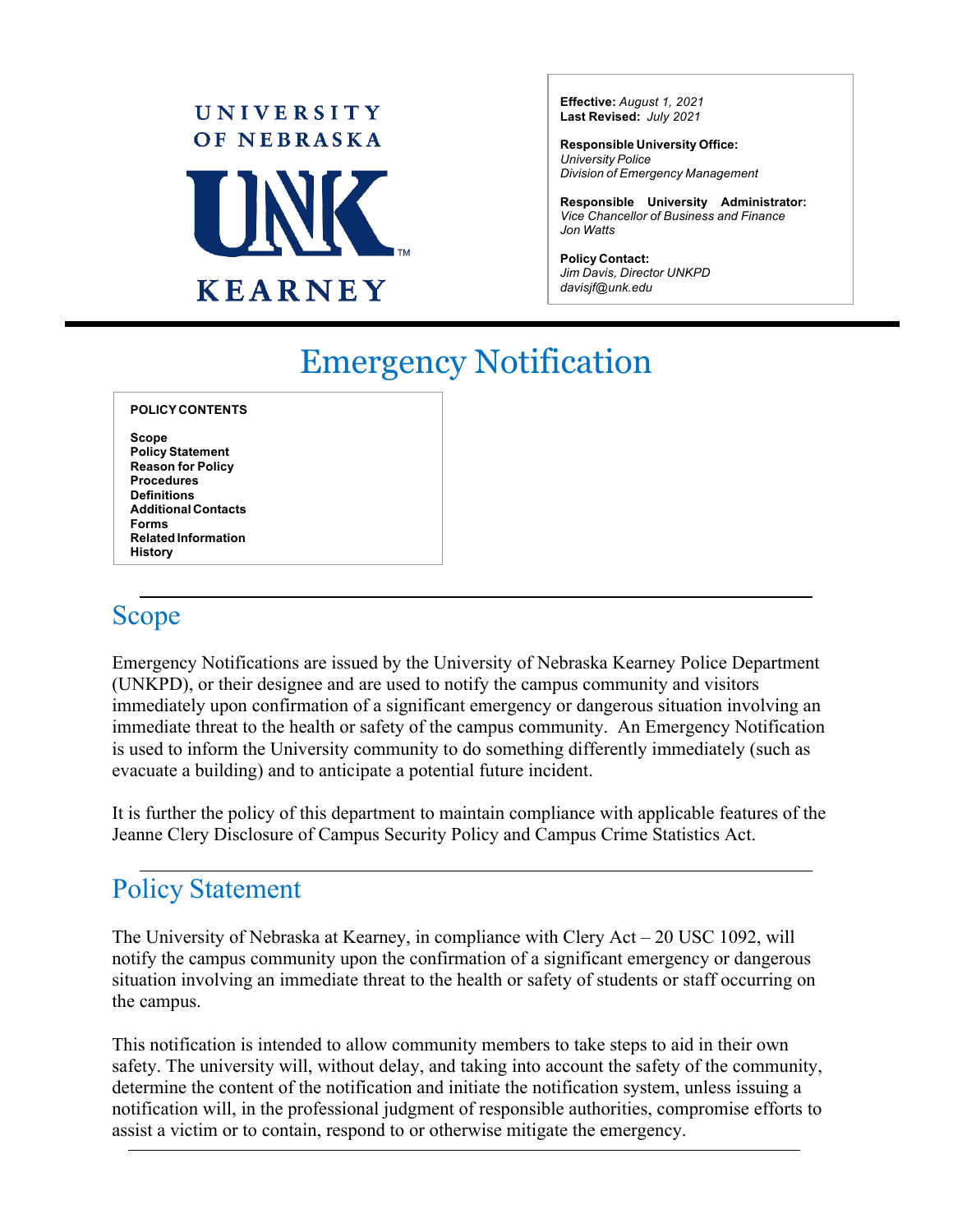# Reason for Policy

To immediately notify the campus community and visitors of significant emergencies or dangerous situations involving the immediate threat to the health and safety of students, employees or visitors on campus, upon the threat's confirmation. This notification is intended to allow community members to take steps to aid in their own safety.

## Procedures

- A. How to Report
	- 1. UNKPD can be notified by calling 308-865-8911 or 911.
	- 2. Local law enforcement agencies also have been asked to notify UNKPD if they become aware of a situation that warrants a notice to the University students, staff and faculty.
	- 3. If this emergency is a serious health matter, he or she should contact Student Health and Counseling at 308-865-8218, or 911.
- B. When to send an Emergency Notification
	- 1. The UNKPD Chief or the designee is responsible for making the decision whether an Emergency Notification will be issued. He or she can do this in consultation with other University and city departments if needed.
	- 2. An Emergency Notification is triggered by an event that is currently occurring on or imminently threatening the campus.
	- 3. Implement Emergency Notification procedures for any significant emergency or dangerous situation occurring on the campus involving an immediate threat to the health or safety of students, employees or visitors on campus.
	- 4. Initiate procedures immediately upon confirmation that a dangerous situation or emergency exists or threatens the campus.
- C. Determine the Content of the Message
	- 1. Once facts are present to show there is a significant emergency or dangerous situation involving the immediate threat to the campus community, the department confirming these facts will contact the UNKPD Chief or designee.
	- 2. If other departments are available at the time of the incident UNKPD may request assistance in sending the message. Other departments who have access and the ability to send the Emergency Notification message are:
		- a) Communications and Community Relations
		- b) Emergency Planning and Management
		- c) Risk Management
	- 3. This notification will warn people in the affected area of the emergency and list any precautionary steps to take, if known.
	- 4. This notification will withhold the names of the victims associated with any emergency.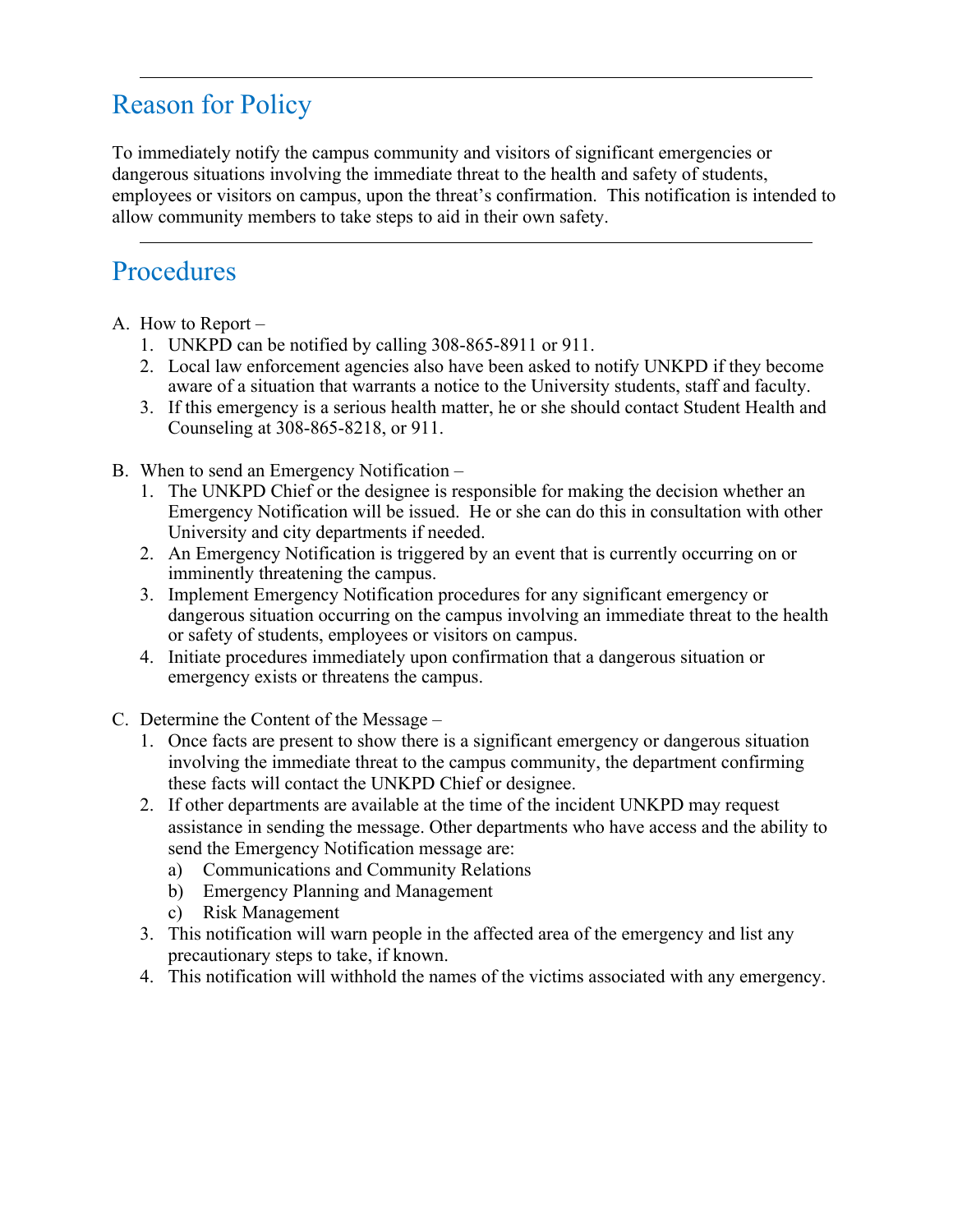- D. Review of the Message
	- 1. Unless exigent circumstances exist, UNKPD Chief or designee will draft an email containing the proposed Emergency Notification and forward it to UNK Communications and Community Relations for review and distribution.
	- 2. If exigent circumstances exist, the notification will be sent by UNKPD without consultation or the review process.
- E. Determine who will receive the Notification
	- 1. Notification shall be sent to the appropriate segment or segments of the University that will be directly impacted by the incident.
	- 2. There will be a continuous assessment of the situation and that additional segments of the campus community may be notified if a situation warrants such action.
	- 3. The entire campus community will be notified when there is at least the potential that a very large segment of the community will be affected or when a situation threatens the operation of the campus as a whole.
	- 4. The communication of this information will be determined by the department confirming the facts of the incident.
- F. Distribution
	- 1. Based on the above determination, the emergency and who is affected, UNKPD or their assisting agency will determine what modes of communication will be used.
	- 2. Depending on the circumstances, any of the following methods, or combination thereof, may be used, including but not limited to:
		- a) UNK Alert. Communication devices can be cell phones (text and voice), landline phones, and e-mail addresses. Telephone numbers and e-mail addresses for UNKAlert will be maintained from SAP for employees and MyBLUE for students.
		- b) Students and employees who do not wish to receive emergency messages on their personal telephones or e-mail addresses may "opt-out". (Opt-Out Form) Students and employees **cannot** "opt-out" of receiving UNKAlert on UNK landline telephones, UNK e-mail addresses or cell phones provided by UNK.
		- c) It may be decided to manually update Facebook, Twitter and the UNK website home page with the information
		- d) Campus-wide Announce e-mail to employees
		- e) Campus-wide Announce or Student Bulletin e-mail to students
		- f) Voice Over Fire Alarm system
		- g) News release or media statement
		- h) Manual posting of notices
	- 3. In order to disseminate emergency information to a larger community (other than UNK) we would contact the Buffalo County dispatch for them to utilize their alert system.
	- 4. Unless exigent circumstances exist, the Department of Communications and Community Relations will determine the content of any follow-up messages with the assistance, as needed, from the Incident Commander, responding agencies and collaborating agencies. Any follow-up message will use some or all of the distribution systems available to the University.
	- 5. If this policy is utilized, the Timely Warning policy is not relevant. Federal law specifies that "an institution that follows its Emergency Notification procedure is not required to issue a timely warning based on the same circumstances; however, the institution must provide adequate follow-up information to the community as needed.